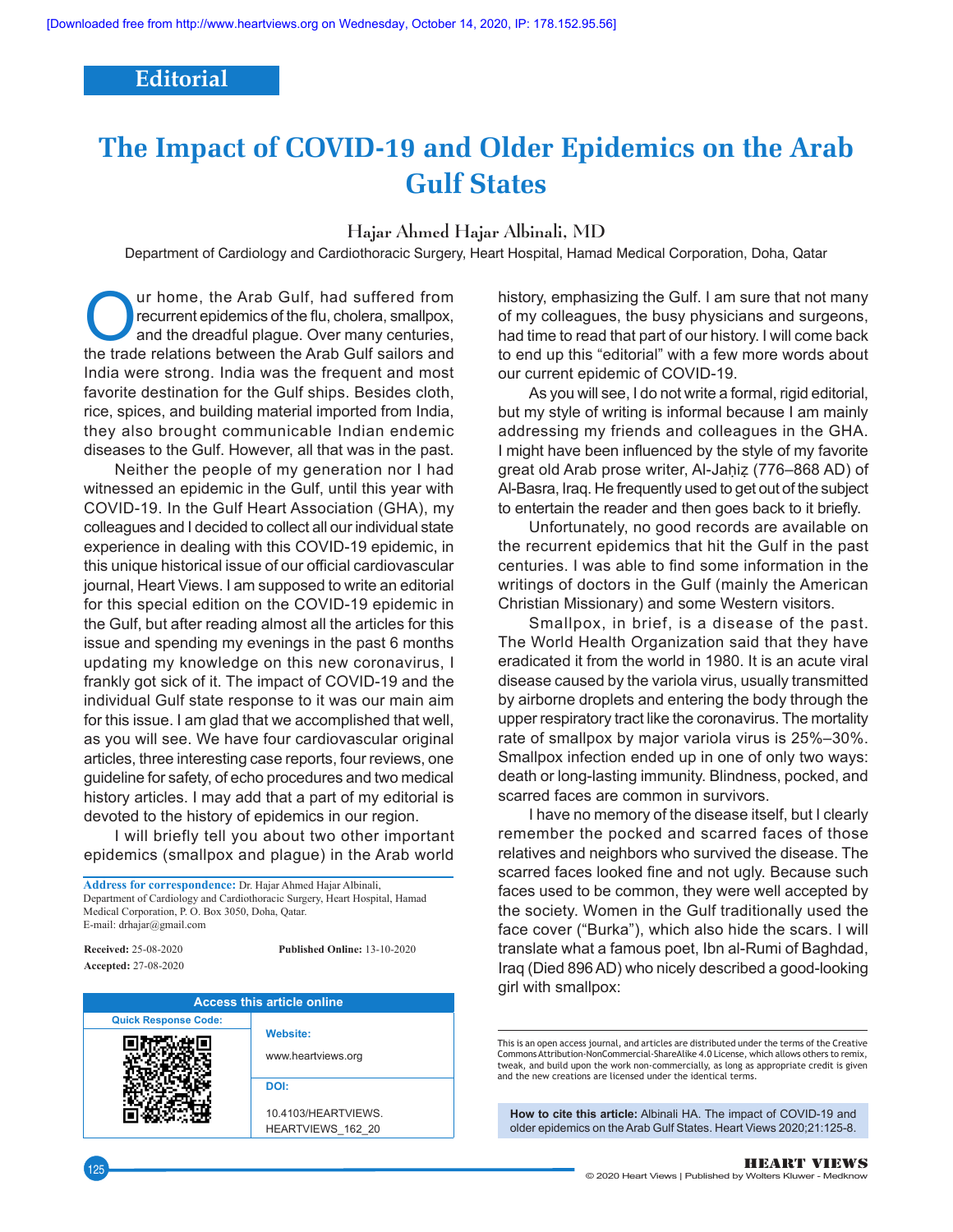Albinali: Impact of COVID‑19 and older epidemics on the Arab Gulf states

*When the fever, in her body played The pink color on her skin stayed, Smallpox looked like pearls on jade, Artistically over the face was laid. Her cheek looked fine, Like an apple, sprayed with wine.*

See the original Arabic verses (below)

عبثت به الحمّى فوَرًد جسمَهُ \_ وَعَكُ الحمى وتلهُّبِ المحرور وبِدا به الجدريُّ فهْو كلؤلؤ فوق العقيق منضَّدٍ مسطور .<br>فكخمرةٍ رُشَّت على تفاحة أَثَّرٌ يلوحُ بخدكِ المجدورِ ابن الرومي

When an epidemic hits one part of the Gulf, it quickly spread to the rest of the Gulf coastal cities through ships. The Oman coast(the present UAE) was frequently hit with waves of smallpox while its population was small. I remembered from our elementary school geography lesson in Ras Al-Khaimah (RAK), in 1954, that the entire population of the Oman coast states then was very much <100,000! In 1897, smallpox killed 6000 people there, and in April 1900, it killed in the small city of Sharjah alone 500 people.

In 1935, the Oman coast lost many lives due to smallpox. Shaikh Sultan bin Salim Al Qasimi, the ruler of RAK, requested that the British government helps send vaccines to his state. The British agreed and got by air 1000 doses urgently from Pakistan, but the British quickly changed their mind and sent the shipment to Sharjah instead because they had British nationals in their airbase there. Two months later, they shipped to RAK. On March 1, 1936, RAK complained to the British agent in Bahrain that the British vaccine sent to RAK was ineffective and expired.[1]

My mother told me that they had smallpox endemic at the time of my birth in RAK 1943. She never heard about any vaccine then. Many people died. They used to isolate the sick in tents made of palm-tree sticks in places out of the towns. Those who had smallpox before, like her mother, attended the sick relatives and cared for them. After my birth, the old ladies in the neighborhood advised my mother to expose me to an ill patient to catch smallpox, claiming that a baby sick with smallpox does not suffer as much as adults with the disease. The purpose of such a risk on my life was to save me from getting smallpox as an adult. My mother took their advice to heart and took me with her mother to a relative patient sick with smallpox. They placed me in his lap for a few minutes. The sick patient was happy to have a child in his lap while in isolation from society. One week later, my mother was disappointed that I did not catch the disease. She retook me to the patient for another exposure. Her second attempt was not successful either; therefore, she, sadly, gave up on me. If she

did not, I might not be participating with you in this issue. I wonder, if a newborn has some immunity from his mother if she had smallpox before.

Smallpox was known from ancient times in Asia. The Moslem Physician Al-Razi (854–932) was the first to describe the difference between smallpox and measles.

Smallpox was India's disaster. It was endemic, becoming active every 4–8 years to kill a lot of children born after the previous endemic. A statement was made in India: "*A child should never be counted as permanent members of the family until infected with smallpox and survived*." It was more stubborn and malicious in nature than cholera and plague. It causes death in one-third of cases. It was responsible for three-quarters of blindness in India. It has a presence in the religious beliefs and rituals. Indians had a smallpox goddess, who was worshipped in all parts of India (Shitala or Sheetala or Sitala). Sitala is a Hindu goddess widely worshipped in North India, West Bengal, and Nepal, as the pox-goddess. Indians do not burn the dead smallpox patient for fear of hurting the goddess.<sup>[2]</sup>

The plague was known from ancient times. Galen said that the cause of the plague is bad air. Many old Arab physicians followed Galen's opinion. Ibn-Sina did not know the cause but gave observational signs that predict the coming of plagues time: "*Insects breeds a lot in dirty, smelly places and animals that dwell underground, like rats, runs up to the surface*."

There is no record showing that the ancient pre-Islamic Arabs in the desert knew the plague in their isolated arid desert environment. When they migrated in the early Islamic era and settled in the fertile lands in Iraq, Syria, and Egypt, they came in contact with the pandemics. The Prophet Mohammed (570–632 AD) told his followers: "If you hear about the Plague in the land you are in, do not run away from it, and if it is in another land, do not enter it."

The Arab Umayyad Caliphate (661–750 AD), during its 91 years, was hit by twenty waves of the plague, killing thousands in Syria, Egypt, and Iraq. The Roman army used the time of the plague on the Arab side to attack. In 689 AD, the Caliph Abdul Malik ibn Marwan agreed to pay the Roman 1000 Dinar weekly to halt the attacks. The worst wave of plague was in 706 AD when it wiped out many of the population in Syria. It was reported that it was difficult to find grave diggers; people ended up digging their own graves and waiting to die in them. Some historians believed that the plague contributed to the fall of the Umayyad Caliphate.[3]

During 1347 and 1352 AD, the plague hit the Middle East and North Africa and reached Europe and killed two-third of its population.

An Arab poet Abu Dhowaib (644 AD), when he lost his five sons to the plague while in Egypt, said:

*If death inserted its nail, All amulets will fail.*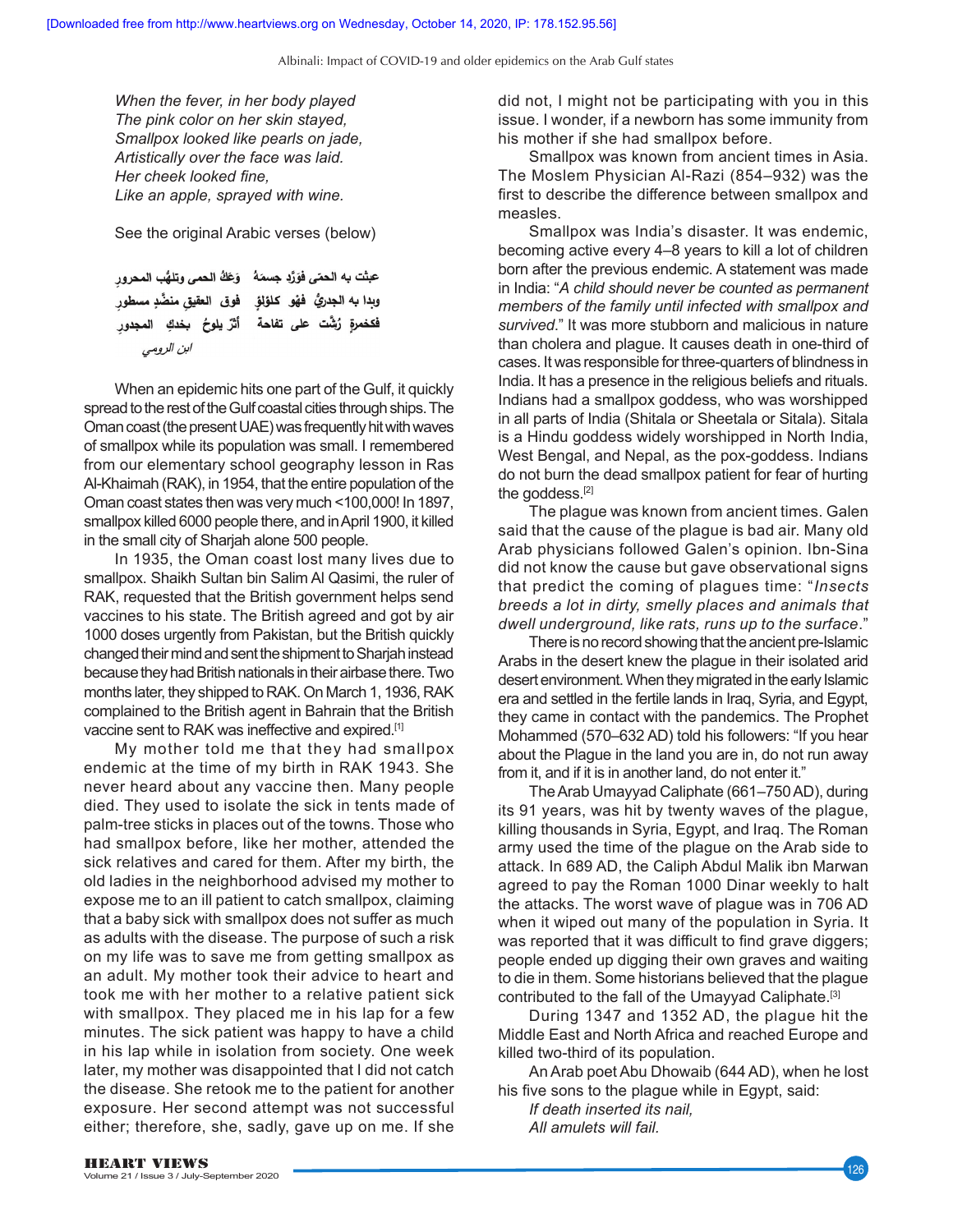Albinali: Impact of COVID‑19 and older epidemics on the Arab Gulf states

See the original verses (below)

وإذا المنية أنشبت أظفارها ألفيت كل تميمة لا تنفع أبو ذؤيب الهذلي

The best account of the plague in the Gulf that I could find was a description of an American Missionary doctor S. J. Thoms, M. D., in Bahrain. He wrote:

*In April 1903, bubonic Plague appeared, in a virulent form, and people were dying everywhere like flies. Many were taken with fever, and within twenty‑four hours, would be carried to their hastily dug graves in the cemetery just back of the hospital. The people were panic‑stricken. Each night was a long death wail, and each day a long funeral procession. Whole families were exterminated, and the people turned to their religious leaders, or mullahs, to explain this scourge.*[4]

From the beginning of July to the end of June of 1903, the plague spread again in Bahrain.

In 1911, Dr. Stanley Miller wrote in the American Mission Journal<sup>[5]</sup> about the spread of the plague in Bahrain, where the plague was not absent from the Gulf region, except for a few years distant from the beginning of the  $20<sup>th</sup>$  century, and each time it reaped thousands of deaths with it. He wrote:

"*Plague is with us. All‑day long funerals have been taking place, and as the number of deaths increased, the funeral's usual rites and ceremonies were cut short. Bodies were no longer washed before burial and Instead of being carried to the grave a bier, were bundled along to their last resting‑place with scant respect, by the daylight and the moonlight and by the light of the lantern dimly burning, the sad business of interring the dead goes on. They do not dig their graves deep enough. Already some five hundred people have died, not a very large number when considered in the aggregate, but large in a proportion of the population of the district– about twelve thousand.*

*A patient of mine said: "I, myself, have lost mother, wife, brother, and uncle, and hardly a house but lost someone." Our hearts go out with them. I personally saw the death of about seventy cases, among them Arab sheiks, Indian merchants, Persian merchants, Indian pearl merchants, in addition to craftsmen and porters. The Plague did not separate people at all*."

Let me move out of that sad history and go back to the present COVID-19 again.

As you know, the widespread and very transmissible coronavirus (SARS-CoV-2) that caused COVID-19 started at the end of 2019 in the Chinese city of Wuhan. It had spread worldwide including our Arab Gulf region, the Gulf Cooperation Council (GCC).

In Qatar, the first case was discovered on February 28, 2020. Major commercial centers, mosques, and schools were closed initially, but no lockdown was imposed. Citizens were free to go out but advised to wear masks and keep away 2 m form other people. I composed and published in a local Qatari newspaper, a very long Arabic poem about COVID-19, and its ill impact on our society.<sup>[6]</sup>

In March, while I was walking for exercise in the neighborhood fresh air, a young Qatari policeman drove slowly near me and said: "It is better if you wear a mask." I acted as a layman and requested him to stop his car and teach me about the corona. He stopped his car in the middle of the empty road and explained to me about the virus and why I should follow his advice. I admired the young man's attitude and care for advising the people. I had the desire to know him, but I did not ask him about his name, because I did not want to tell him mine. He may get embarrassed if he found out that I was not a layman but a former minister of health. I did say to him in the end that I heard that the mask is not needed outside in an open space.

COVID-19 was fading and resurging again in many countries. I read today (August 20, 2020) that the number of cases worldwide has passed 22 million, and more than 780,000 people have died.

Arab Gulf citizens, who were in Europe and the USA in March and April for business, tourism, or treatment, ran out of those countries quickly and rushed back home when they realized that the medical facilities in those counties are suffering from a lack of intensive care beds, adequate staff, and equipment to deal with COVI-19 disaster. The GCC countries were well equipped with state-of-the-art medical technologies, adequate staff, supplies of protective equipment, lifesaving medicines, and detailed plans to deal with the pandemic.

Fortunately, in the Gulf, unlike many countries in the world, the politicians did not interfere with the medical care of patients but wisely left the in-charge physicians to deal with the epidemic. I am sure that all the GCC figures and health statistics, you will see in this issue, are true and accurate.

After over 8 months of global experience in dealing with this virus, we still do not know the secrets of this, fearful infective, very tiny parasitic-like, noncreature invader. However, we are learning and will master it soon. The experience we gain today will be the future history for the coming generations of physicians after us.

We are now impatiently waiting for the anticipated vaccine to suppress it so that we could gain some of our lost freedom. The hope for its complete eradication may not be possible very soon. It does not seem that it will ever leave us and go away.